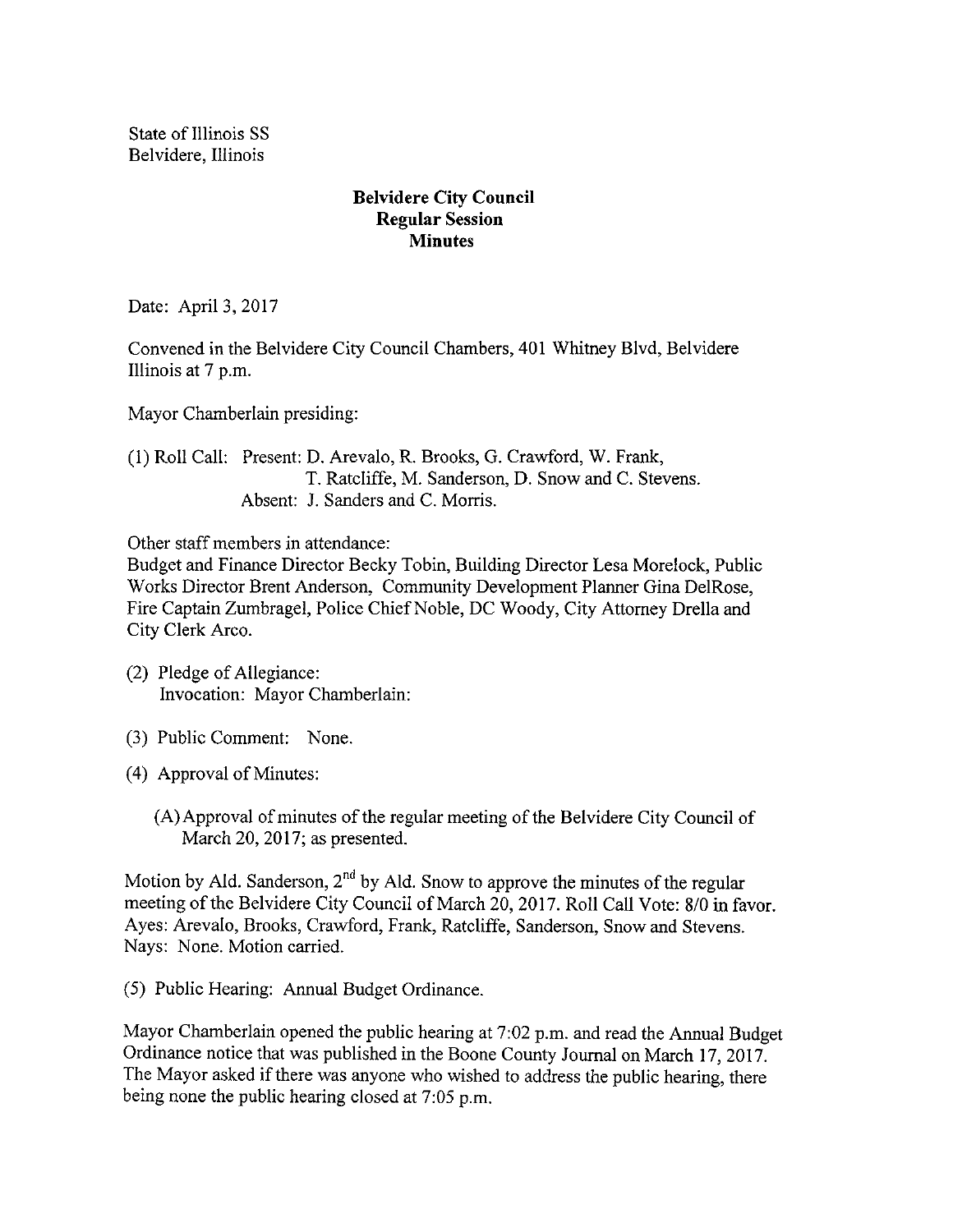- 6) Special Messages and Proclamations:
	- A) Mayor Chamberlain reported on the Growth Dimensions Annual Dinner to be held on April 27, 2017.
	- B) Police Chief Noble and DC Woody acknowledged Officer Zachary Reese on his completion of his probationary period.
	- C) Proclamation for National Service Recognition Day will be presented by Mayor Chamberlain at a later date.
- 7) Approval of Expenditures: None.
- 8) Committee Reports & Minutes of City Officers:
	- A) Belvidere Police Department Overtime Report of March 14, 2017 through March 27, 2017.
	- B) Belvidere Fire Department Overtime Report of March 8, 2017 through March 15, 2017.
	- C) Minutes of City-County Coordinating Committee of March 8, 2017.

Let the record show these reports and minutes were read and placed on file.

- 9) Unfinished Business:
	- (A) Ord.  $\text{\#342H} 2^{\text{nd}}$  Reading: An Ordinance Granting a Special Use for a Planned Development within the CB, Central Business District ( for Iron and Coal at 300 South Main Street and 320 Whitney Blvd).

Motion by Ald. Brooks, 2<sup>nd</sup> by Ald. Snow to pass Ord. #342H. Roll Call Vote: 8/0 in favor. Ayes: Brooks, Crawford, Frank, Ratcliffe, Sanderson, Snow, Stevens and Arevalo. Nays: None. Motion carried.

B) Ord. #338H - 2<sup>nd</sup> Reading: Budget Ordinance.

Motion by Ald. Crawford,  $2<sup>nd</sup>$  Ald. Brooks to pass Ord. #338H.

Motion by Ald. Stevens, 2<sup>nd</sup> by Ald. Sanderson to hold over Ord. #338H. Roll Call Vote: 2/6 in favor. Ayes: Sanderson and Stevens. Nays: Crawford, Frank, Ratcliffe, Snow, Arevalo and Brooks. Motion lost. Roll Call Vote on original motion to pass Ord. #338H. 6/2 in favor. Ayes: Frank, Ratcliffe, Snow, Arevalo, Brooks and Crawford. Nays: Sanderson and Stevens. Motion carried.

> C) Ord.  $\#339H - 2^{nd}$  Reading: An Ordinance Granting a Zoning District Change from SR-6, Single Family Residential-6 District to I, Institutional District (212 and 216 Kishwaukee Street, 215 W. Lincoln Avenue and 220 W. Hurlbut Avenue).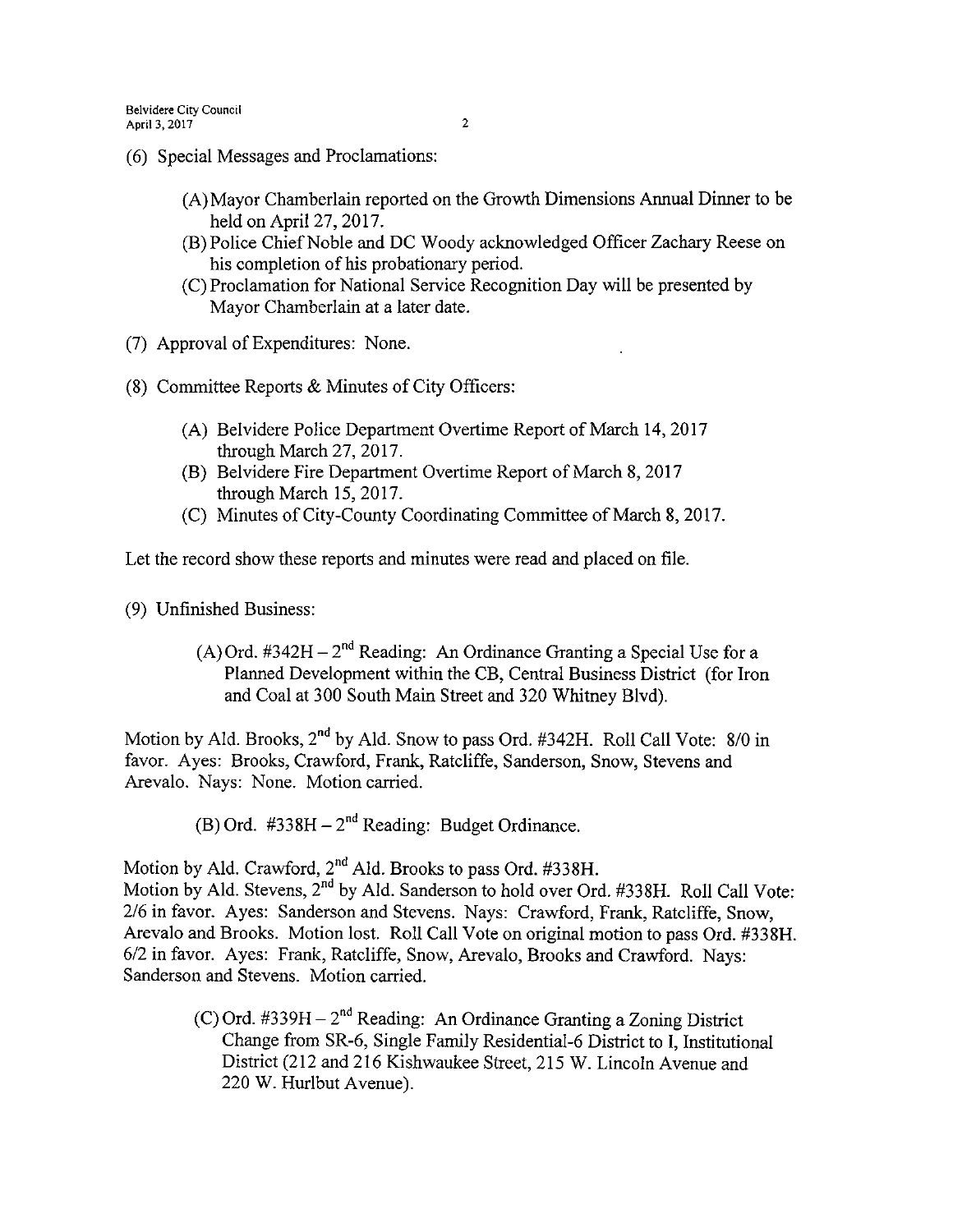Belvidere City Council April 3, 2017  $\frac{3}{2}$ 

Motion by Ald. Crawford, 2<sup>nd</sup> by Ald. Brooks to pass Ord. #339H. Roll Call Vote: 8/0 in favor. Ayes: Ratcliffe, Sanderson, Snow, Stevens, Arevalo, Brooks, Crawford and Frank. Nays: None. Motion carried.

> D) Ord. #340H – 2<sup>nd</sup> Reading: An Ordinance Granting a Special Use for a Planned Development within the I, Institutional District (for Anderson Funeral Home and Cremation Services 218 W. Hurlbut and adjacent properties).

Motion by Ald. Crawford, 2<sup>nd</sup> by Ald. Brooks to pass Ord. #340H. Roll Call Vote: 8/0 in favor. Ayes: Sanderson, Snow, Stevens, Arevalo, Brooks, Crawford, Frank and Ratcliffe. Nays: None. Motion carried.

> $(E)$  Ord. #341H – 2<sup>nd</sup> Reading: An Ordinance Amending Chapter 150, Zoning Ordinance of the Municipal Code ( Definitions, Curbing, Maximum Fence Height and Signage).

Motion by Ald. Arevalo,  $2^{nd}$  by Ald. Frank to pass Ord. #341H. Roll Call Vote: 8/0 in favor. Ayes: Snow, Stevens, Arevalo, Brooks, Crawford, Frank, Ratcliffe and Sanderson. Nays: None. Motion carried.

> F) Minutes of Committee of the Whole—Public Safety and Finance and Personnel of March 27, 2017.

Motion by Ald. Snow, 2<sup>nd</sup> by Ald. Brooks to approve the Minutes of Committee of the Whole— Public Safety and Finance and Personnel of March 27, 2017. Roll Call Vote: 8/0 in favor. Ayes: Stevens, Arevalo, Brooks, Crawford, Frank, Ratcliffe, Sanderson and Snow. Nays: None. Motion carried.

10) New Business:

- A) Ord.  $\#343H 1^{st}$  Reading: An Ordinance Authorizing the Sale of Certain Personal Property (Police Department Vehicles and Seized Vehicles).
- (B) Ord.  $#344H 1$ <sup>st</sup> Reading: An Ordinance Amending Article XI, Seized and Impounded Vehicles of Chapter 110 of the City of Belvidere Municipal Code.

Let the record show Ordinances # 343H and # 344H were placed on file for first reading.

 $(C)$  Res. #2057-2017: A Resolution Directing the Planning Department to Publish the Zoning Map of the City of Belvidere.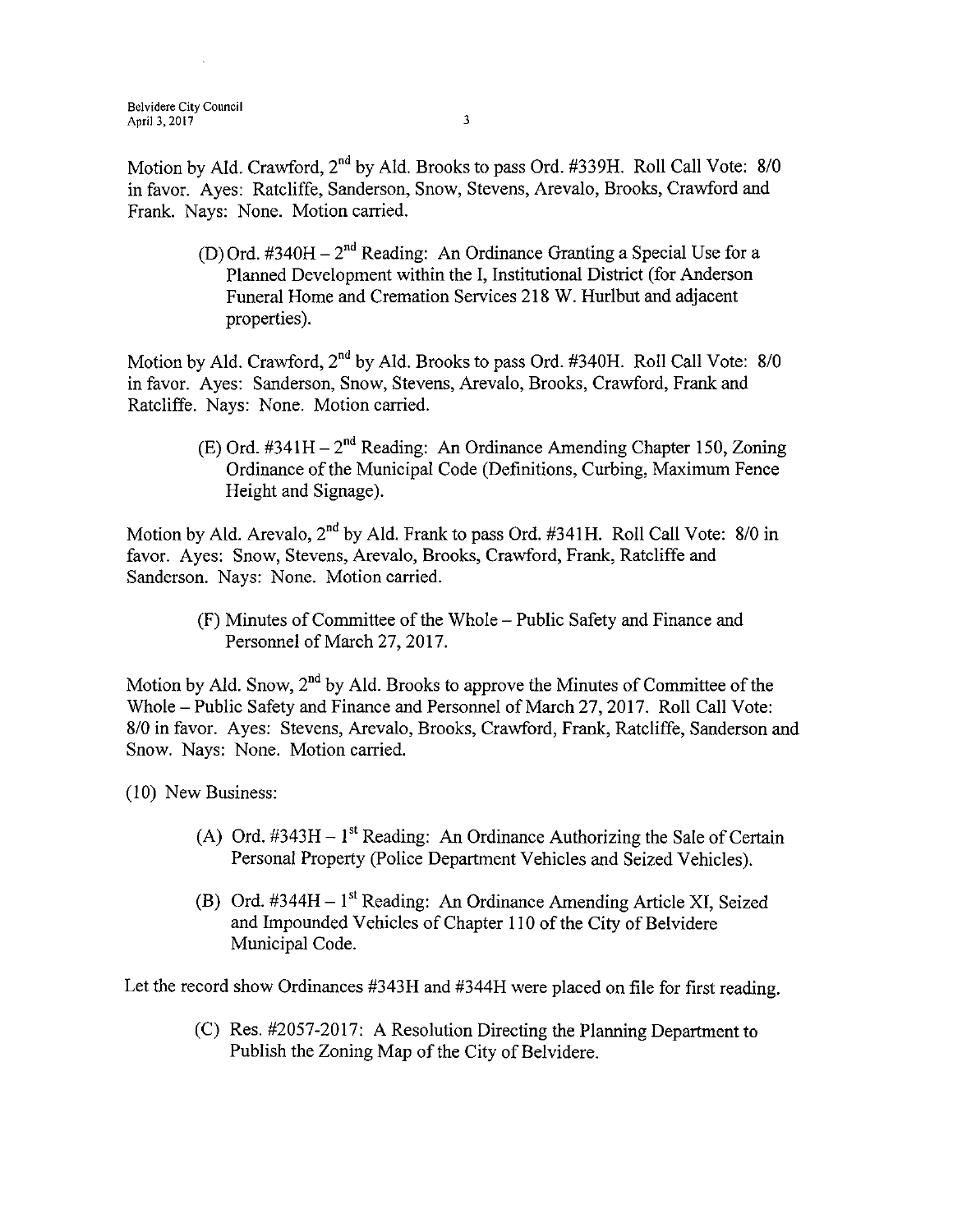Motion by Ald. Snow,  $2^{nd}$  by Ald. Arevalo to adopt Res. #2057-2017. Roll Call Vote: 8/0 in favor. Ayes: Arevalo, Brooks, Crawford, Frank, Ratcliffe, Sanderson, Snow and Stevens. Nays: None. Motion carried.

Motions forwarded from City-County Coordinating Committee of March 8, 2017.

- $(A)$ Motion to approve TRC invoice #224409 in the amount of \$2,555.31 and TRC invoice  $\text{\#22317}$  in the amount of \$3,163.07 with a 50/50 split between the City and County. Roll Call Vote: 8/0 in favor. Ayes: Brooks, Crawford, Frank, Ratcliffe, Sanderson, Snow, Stevens and Arevalo. Nays: None. Motion carried.
- $(B)$  Motion to approve Nijman Franzetti invoice #15119 in the amount of \$455 with a 50/50 split between the City and County. Roll Call Vote: 8/0 in favor. Ayes: Crawford, Frank, Ratcliffe, Sanderson, Snow, Stevens, Arevalo and Brooks. Nays: None. Motion carried.

Motions forwarded from Committee of the Whole— Public Safety and Finance and Personnel of March 27, 2017.

- A) Motion to approve the Independent Contractor Agreement for Electrical Inspection Services with R&R Electric. Roll Call Vote: 8/0 in favor. Ayes: Frank, Ratcliffe, Sanderson, Snow, Stevens, Arevalo, Brooks and Crawford. Nays: None. Motion carried.
- B) Motion to approve the Good Friday Parade request for April 14, 2017. Roll Call Vote: 8/0 in favor. Ayes: Ratcliffe, Sanderson, Snow, Stevens, Arevalo, Brooks, Crawford and Frank. Nays: None. Motion carried.
- $(C)$  Motion to approve the purchase of eleven  $(11)$  new double hung wood replacement windows for the training room and rear of Station  $#1$  at a cost not to exceed \$9,566.43. This expenditure would come from line item 01-5-220-6010. Roll Call Vote: 8/0 in favor. Ayes: Sanderson, Snow. Stevens, Arevalo, Brooks, Crawford, Frank and Ratcliffe. Nays: None. Motion carried.
- D) Motion to authorize the purchase of video equipment at a cost not to exceed 14, 393. 50; 50% of the cost to be covered by budgeted Capital Funds and 50% covered by Federal Asset Forfeiture Funds. Roll Call Vote: 8/0 in favor. Ayes: Snow, Stevens, Arevalo, Brooks, Crawford, Frank, Ratcliffe and Sanderson. Nays: None. Motion carried.